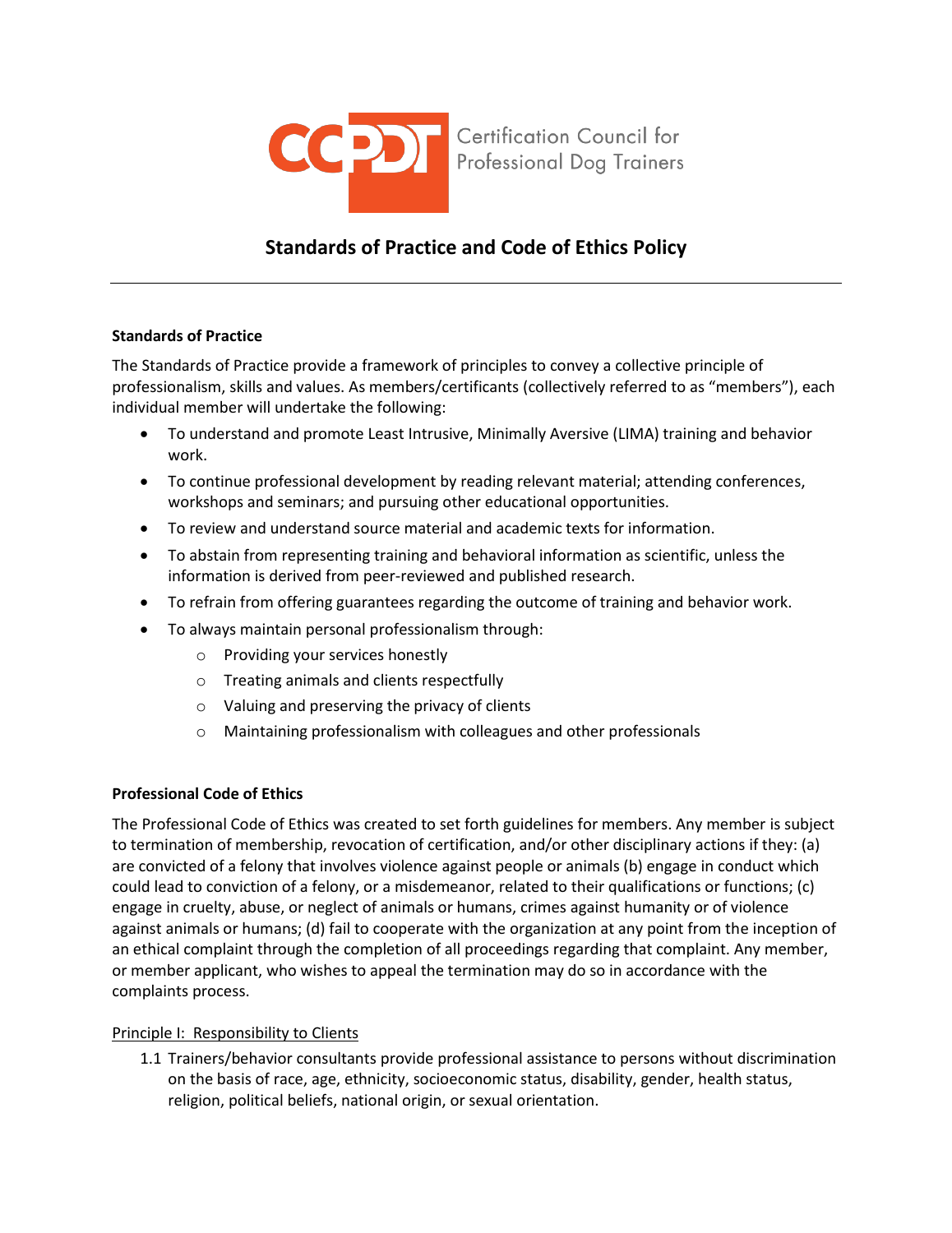- 1.2 Trainers/behavior consultants are aware of, and comply with, applicable laws regarding the reporting of animal bites and suspected abuse or neglect.
- 1.3 Trainers/behavior consultants respect the right of clients to make decisions regarding their pet's management, training and care. Trainers/behavior consultants are responsible for helping clients understand the potential consequences of those decisions.
- 1.4 Trainers/behavior consultants obtain informed consent from clients before videotaping, audio recording, or permitting third-party observation.
- 1.5 Trainers/behavior consultants obtain signed waivers, contracts, or agreements prior to the start of services.
- 1.6 Trainers/behavior consultants ensure and oversee the safety of clients, animals, and the public in implementing training and behavior programs.

## Principle II: Confidentiality

- 2.1 Trainers/behavior consultants do not share confidential information that could reasonably lead to the identification of a client, or prospective client, research participant, or other person with whom they have a confidential relationship, unless they have obtained the prior written consent of the client, research participant, or other person with whom they have a confidential relationship.
- 2.2 Trainers/behavior consultants keep accurate and complete records of all clients, their animals, services provided, and the conclusion of the services provided.
- 2.3 Trainers/behavior consultants provide referring veterinarians with professional feedback on services provided and training or behavior plans to improve continuity of care and ensure the collaborative relationship between health and behavior professionals.

#### Principle III: Professional Competence and Integrity

- 3.1 Trainers/behavior consultants work to minimize the use of aversive stimuli and maximize the effective use of positive reinforcement to modify animal behavior through a Least Intrusive, Minimally Aversive (LIMA) based approach.
- 3.2 Trainers/behavior consultants maintain competence in training and behavior through continuing education.
- 3.3 Trainers/behavior consultants maintain adequate knowledge of, and adhere to, applicable laws, ethics, and professional standards.
- 3.4 Trainers/behavior consultants provide truthful advertising and representation concerning their qualifications, certifications, experience, performance and pricing of services.
- 3.5 Trainers/behavior consultants refrain from providing guarantees regarding the specific outcome of training and behavior plans.
- 3.6 Trainers/behavior consultants provide full disclosure of potential conflicts of interest to clients and other professionals
- 3.7 Trainers/behavior consultants work within their professional education and individual expertise.
- 3.8 Trainers/behavior consultants seek help and education when confronted with complex or difficult cases, and refrain from taking cases beyond their professional experience.
- 3.9 Trainers/behavior consultants do not advise on problems outside the recognized professional education and certifications, and do not provide advice or recommendations in areas of veterinary medicine or family counseling unless licensed and qualified to do so.